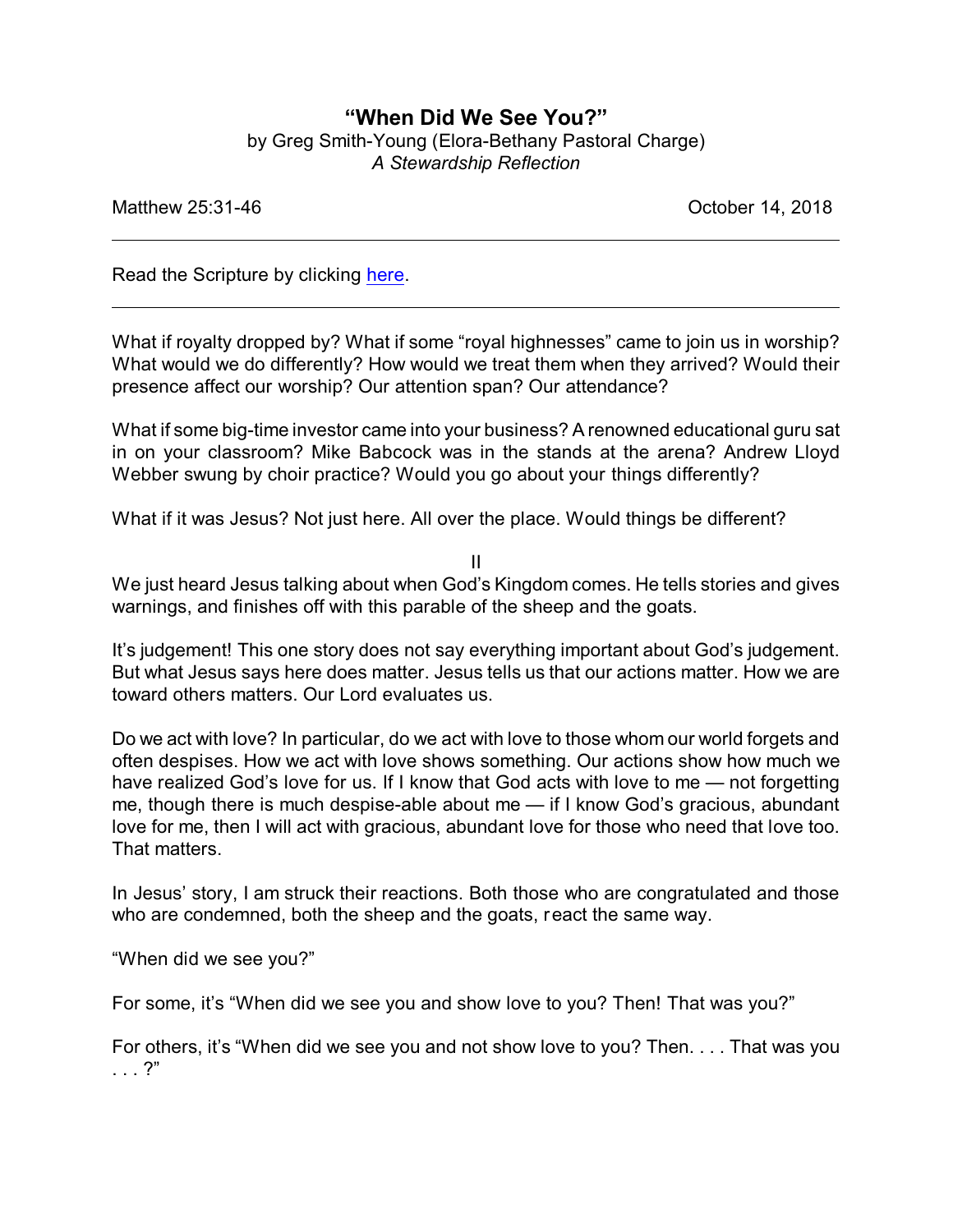III

The second group, the goats, are a warning to us. We need warnings, so thanks be to God. The first group, the sheep, are good news for us! Thanks be to God!

They had been going about their everyday lives. Those everyday lives regularly bring them together with people whom Jesus calls "the least of these." They are people who are seen as "least" in our world's eyes. They are without enough food, without clean water, without decent clothing, without belonging, without health, without freedom.

Ordinary folk like us, going through our ordinary days, are together with people who are "least." Are we acting with love toward them?

I think Jesus' list is simply getting us started. Yes, those who hunger for food, and also anyone who hungers for other things necessary to sustain life. Yes, those who are without clothes, and anyone who is vulnerable. Yes, those who are strangers, and anyone who is outcast, who is lonely, who does not fit in. Yes, those sick in their body, and anyone with a mental illness, or a malaise in their souls. Yes, those in prison, and anyone imprisoned in thoughts, shame, or grief. $<sup>1</sup>$ </sup>

Sometimes, that's you. All the time, in your every-days, you are with them. How are you acting with love for them?

What stories can you tell?

The United Church calls our national leader the "moderator." A big part of a moderator's mission is spending time with congregations around the country. Jordan Cantwell was our moderator for three years until her term ended this summer.

She knows United Church folk. She knows we too often get caught in a rut of talking about what is not working. *"Our budget in the red, again." "The roof needs fixing."* And so on. We can hit the negatives pretty hard.

Then she's experienced what happens when the moderator shows up. All of a sudden, people start pulling out the best stories. *"We've started this.""We're doing that."* And so on.

People start sharing their stories, and others around the room are going, *"I didn't know all this was going on." "This is great!" "Are we really doing all that?" "I'm so inspired."*

*"It must be the moderator!"*

IV

<sup>1</sup> I adapted this paragraph from a sermon by Rev. Trisha Elliott, "Power to Choose." It was included in an online worship resource to support the "Loving Our Neighbours" congregational giving program produced by the United Church for 2018-2019.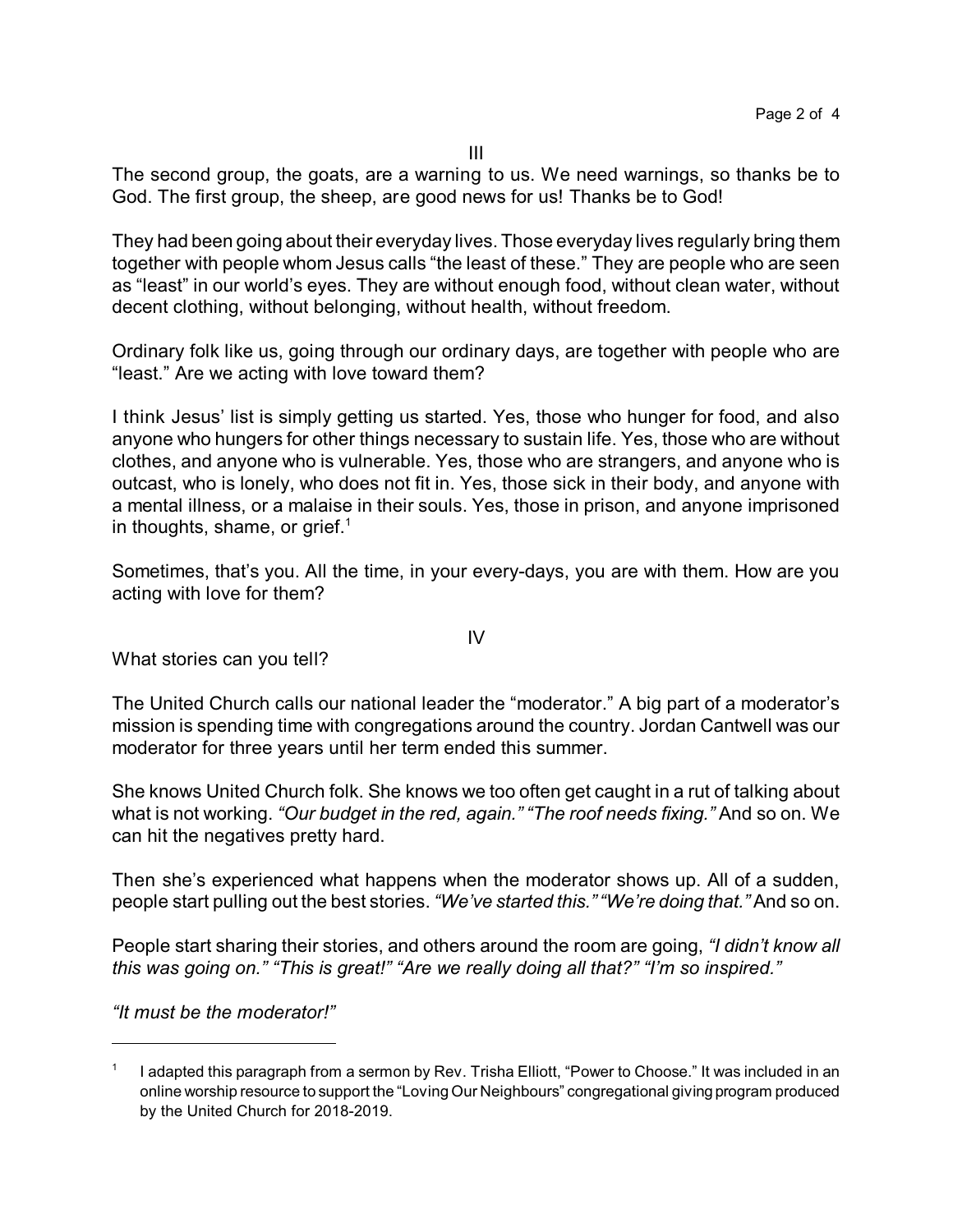Jordan knows better than that. It's not the moderator. People are inspired because they are telling the great stories of what God is doing through them.

So Jordan says, *"Don't wait for a moderator's visit to tell the stories of what you're doing. It's amazing! There is incredible stuff going on across the church."*

Sure, we've got broken roofs and challenging budgets. But the Gospel is very much alive in our communities of faith. When we tell that story of where it's coming to life, our hearts are quickened. We find hope that allows us to deal with the roofs and budgets and everything else. So, she says, "keep telling those stories!"<sup>2</sup>

V

What stories can we tell?

We often think of "church work" as stuff we do to help make our congregation healthy, our worship meaningful, our building work, and things running smoothly. Also, things we do together as church people for our neighbourhoods, our town, our world. These ways of serving are really important. They are wonderful ways God brings our different gifts together. However you serve within the church community is good and important, and we're all grateful.

But I also know you are deeply connecting into the lives of people who have nothing to do with our congregation or the church of Jesus at all. You are already together with people in need within your many neighbourhoods. You experience the grace-filled and generous love of Jesus yourself, so you are acting with grace-full and generous love for your neighbours in need.

In the worship bulletin, I've put some questions.

- 1. What is so important to you that you're willing to sacrifice (time, talents, treasures) significantly for it?
- 2. Where are you serving others beyond church-sponsored activities? (For example, parenting, neighbourhood, community, workplace, world.)
- 3. How does this service relate or connect to your faith?
- 4. How has our congregation sustained you in this service (if at all)?
- 5. How can our congregation support your service? $3<sup>3</sup>$

<sup>2</sup> <https://www.youtube.com/watch?v=G8ZviGS841w&feature=youtu.be>

Adapted from Bradley T. Morrison, Already Missional: Congregations as Community Partners (Eugene, OR: Resource Publications, 2016), 22-23.